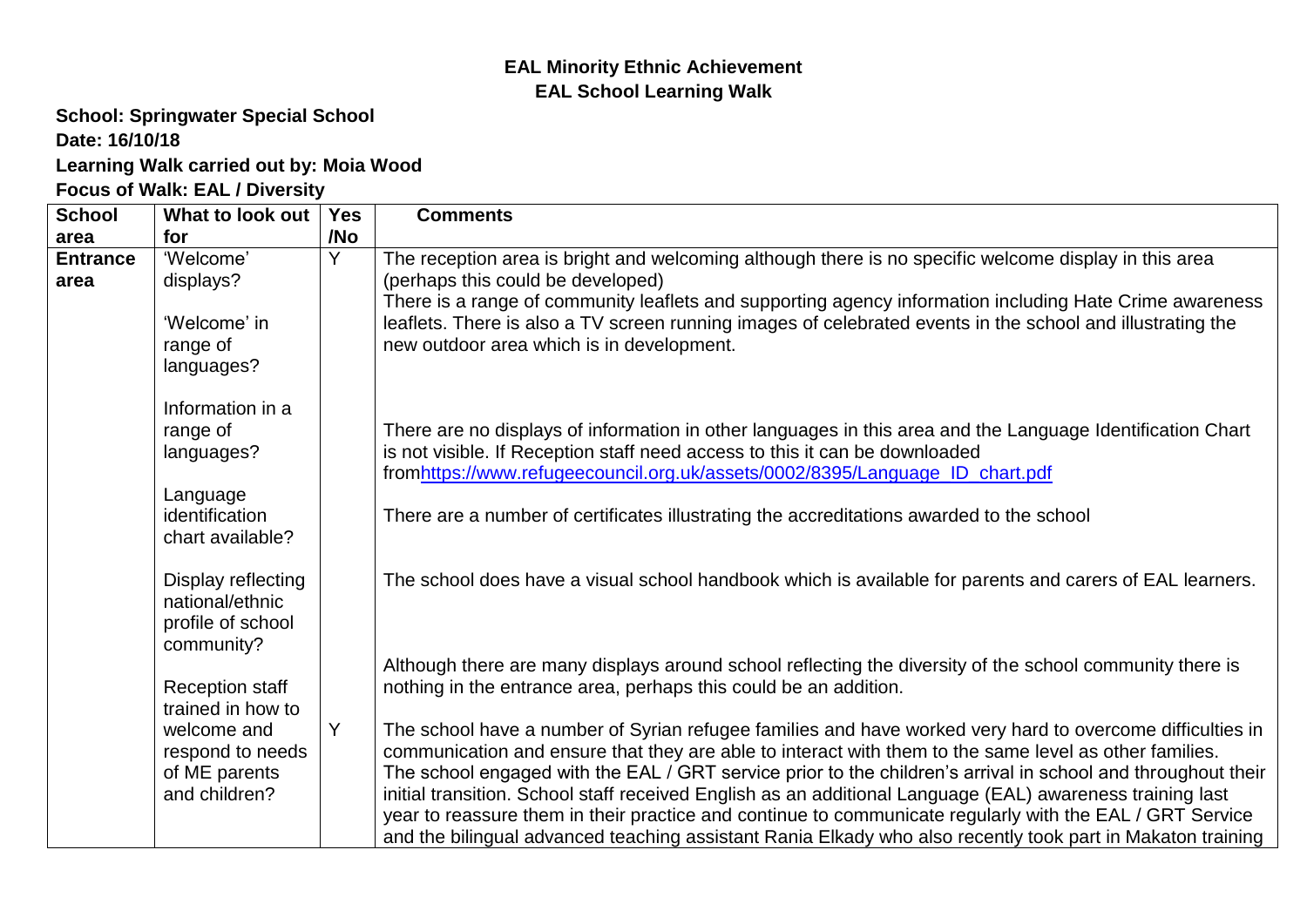|               | Notice boards for                    |   | so as to assist parents understanding.                                                                                                                                                                      |
|---------------|--------------------------------------|---|-------------------------------------------------------------------------------------------------------------------------------------------------------------------------------------------------------------|
|               | parents reflecting                   |   |                                                                                                                                                                                                             |
|               | linguistic and                       | Y | The school have engaged with the Refugee Council who supported the Syrian families in their initial                                                                                                         |
|               | cultural diversity                   |   | resettlement and taken every opportunity to support the families and meet the needs of the children                                                                                                         |
|               | of school                            |   |                                                                                                                                                                                                             |
|               | community?                           |   |                                                                                                                                                                                                             |
|               |                                      |   | Reception staff are focused on welcoming visitors and ensuring security, they are familiar with dealing with                                                                                                |
|               | Range of extra-                      |   | parents and carers from a wide range of nationalities and are supported by school staff to ensure this is                                                                                                   |
|               | curricular events                    |   | effective; if some element of training and awareness of EAL parents and carers is thought to be in need of                                                                                                  |
|               | (past and future)                    | Y | updating this could be included in bespoke staff training from the North Yorkshire EAL/GRT Service                                                                                                          |
|               | displayed and                        |   | ealgrt@northyorks.gov.uk<br>Main office Tel: 01609 532460                                                                                                                                                   |
|               | reflecting culture<br>and active     |   |                                                                                                                                                                                                             |
|               | involvement of                       |   | In the main corridor there are many display reflecting the diversity of the school, a wide range of individuals                                                                                             |
|               | full range of                        |   | and outside agencies.                                                                                                                                                                                       |
|               | school                               |   | All displays are aimed at visual impact, but do have text and signing to ensure visual communication                                                                                                        |
|               | community                            |   | Hello signs in different language are evident across the school                                                                                                                                             |
|               | nationalities and                    |   |                                                                                                                                                                                                             |
|               | ethnicities?                         |   |                                                                                                                                                                                                             |
|               |                                      |   | The displays reflect the curriculum and recent events shared across the school that often involve parents /                                                                                                 |
|               |                                      |   | carers and the local community.                                                                                                                                                                             |
|               |                                      |   |                                                                                                                                                                                                             |
|               |                                      |   |                                                                                                                                                                                                             |
|               |                                      |   | The main area does have displays reflecting the range of nationalities and languages across the school.                                                                                                     |
| <b>Around</b> | <b>Displays</b>                      | Y |                                                                                                                                                                                                             |
| the           | reflecting cultural                  |   |                                                                                                                                                                                                             |
| school:       | diversity of school                  |   | The displays around the school are bright and eye catching; they are easily interpreted through, visuals,                                                                                                   |
| corridors,    | community?                           |   | text and signage for both visitors and pupils                                                                                                                                                               |
| common        |                                      |   |                                                                                                                                                                                                             |
| areas         |                                      |   |                                                                                                                                                                                                             |
|               |                                      |   | Hall displays reflect recent Harvest celebrations and is accessible through visual signage to all                                                                                                           |
|               | Displays of topic/                   |   |                                                                                                                                                                                                             |
|               | subject area                         |   |                                                                                                                                                                                                             |
|               | reflecting cultural/<br>historical / |   | Displays across school in open areas reference key celebration events such as Harvest Festival, Mental<br>Health Week, LGBT Pride in Diversity Day, Wedding Week and Refugee Week to mention but a few: the |
|               | linguistic                           | Y | school is very open to celebrating key events and this is often reflected across the school.                                                                                                                |
|               |                                      |   |                                                                                                                                                                                                             |
|               | background of                        |   | The school fosters open relations with the local community and individuals and groups are regularly invited                                                                                                 |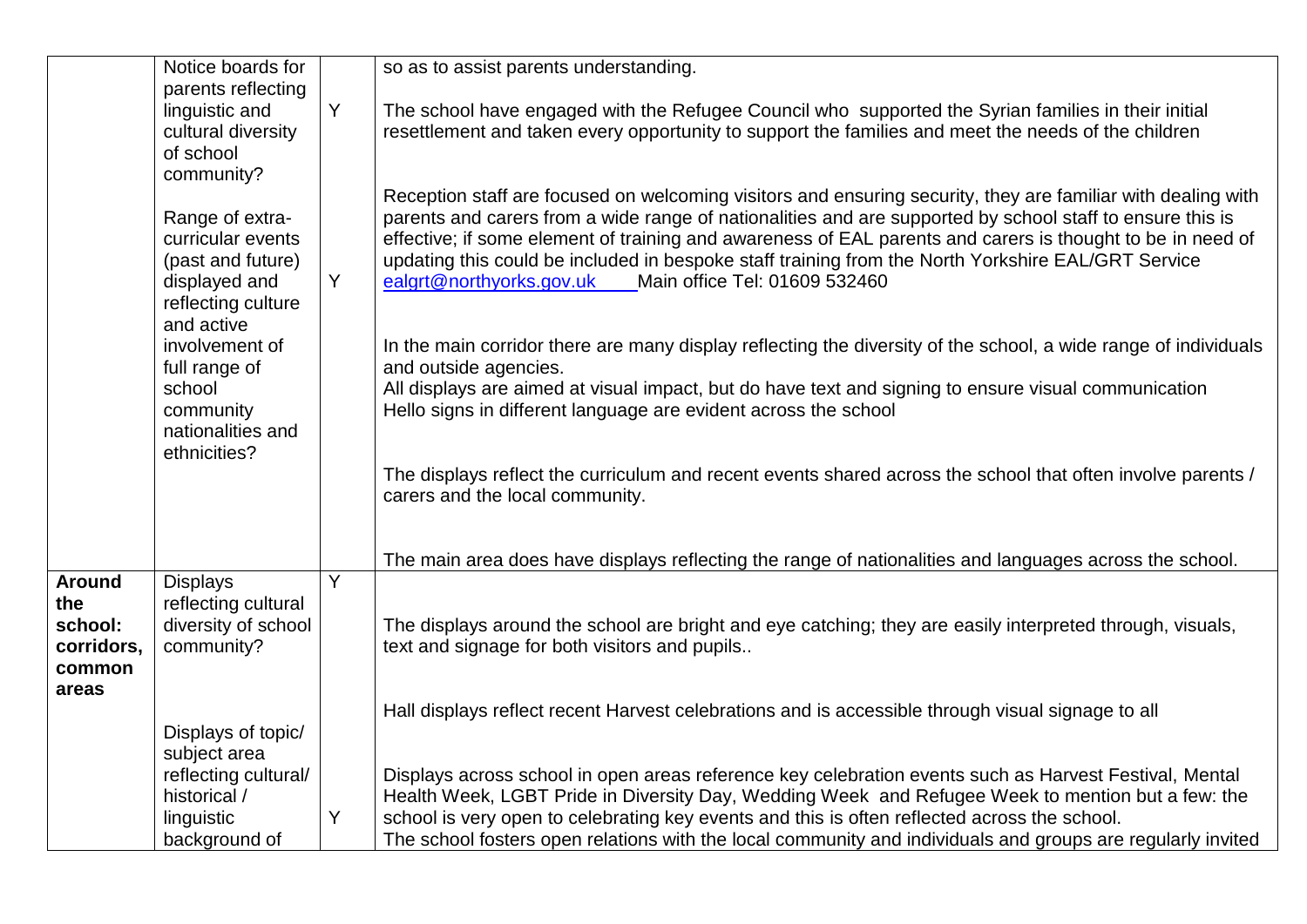|                                             | school<br>community?                                                                                                                                        |        | to share events.                                                                                                                                                                                                                                                                                                                                                                                                                                                                                                                                                                                                                                                                                                                                                                                                                   |
|---------------------------------------------|-------------------------------------------------------------------------------------------------------------------------------------------------------------|--------|------------------------------------------------------------------------------------------------------------------------------------------------------------------------------------------------------------------------------------------------------------------------------------------------------------------------------------------------------------------------------------------------------------------------------------------------------------------------------------------------------------------------------------------------------------------------------------------------------------------------------------------------------------------------------------------------------------------------------------------------------------------------------------------------------------------------------------|
|                                             | Visual displays<br>reflecting ethnic<br>diversity of school<br>community?<br>Range of home<br>languages visible<br>around school?                           | Y      | This is visible via displays across the school and in classrooms.<br>It is important to understand that while the school does have a number of EAL pupils, they may not be<br>communicative in their home language or have any recognition of it. Some parents / carers also have<br>limited skills in their home language.                                                                                                                                                                                                                                                                                                                                                                                                                                                                                                        |
|                                             | Visuals used<br>instead of text to<br>ensure universal<br>understanding of<br>displays/ notices/<br>timetables/dinner<br>menus/extra-<br>curricular events? | Y      | Because of the nature of the school, communication is a vital element and this is portrayed excellently<br>across the school with visual signage, images and labels used very positively indeed.<br>Visual communication is a necessity and used very well indeed across the school; all staff are aware of the<br>need to use and apply this in all interactions.                                                                                                                                                                                                                                                                                                                                                                                                                                                                 |
|                                             | <b>Displays</b><br>emphasising ant-<br>bullying/ anti-<br>racism ethos?                                                                                     | Y      | Key rules and expectations are illustrated though a wide range of display as is wellbeing, respect and<br>rewards.                                                                                                                                                                                                                                                                                                                                                                                                                                                                                                                                                                                                                                                                                                                 |
| <b>Classroo</b><br>ms/<br>learning<br>areas | Visual support for<br>current/recent<br>topics displayed<br>around the room?<br>Key words for<br>current topic<br>displayed in                              | Y<br>Y | Across the school from Primary to Secondary there are a number of formal and semi-formal learning<br>classrooms. Teachers and TAs are very focused on meeting the needs of every pupil; as a special school<br>many of the pupils have considerable needs, the range of needs is extensive, with some having oral<br>communicative skills and others being completely non communicative. Every pupil is provided with the<br>necessary provision to enable either their sensory or oral communication skills to develop. Across the<br>school there are many "breakout" areas where individuals and small groups can be taken for specific<br>focused work such as sensory rooms, more tactile environments for those with visual impairment, individual<br>desk areas, soft play areas and specific Autism friendly environments. |
|                                             | room?<br>ME pupils seated                                                                                                                                   |        | All staff are trained to ensure that they are able to meet the necessary needs of each individual. All pupils<br>are very closely monitored and given small achievable targets; their progress is monitored and evaluated                                                                                                                                                                                                                                                                                                                                                                                                                                                                                                                                                                                                          |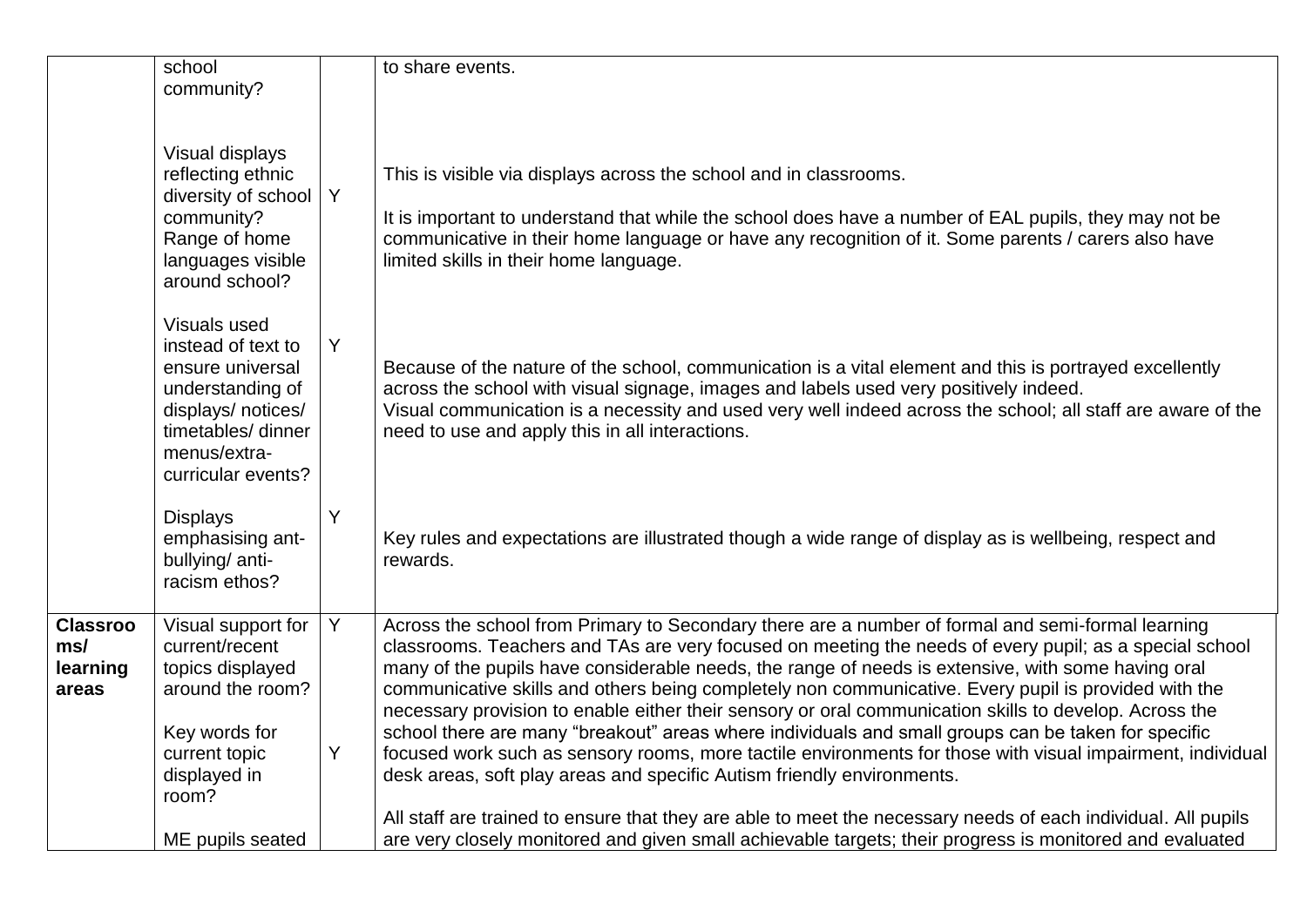|                                    | appropriately<br>(pairs/groups/loca<br>tion) re peers and<br>adults in room?                                                  | Y      | daily. Teachers and TAs use and apply a wide range of resources and strategies to overcome<br>communication issues, address the pupil's well-being and develop where possible appropriate levels of<br>independence.                                                                                                                                                                                                                                                                                                                                                                                                                       |
|------------------------------------|-------------------------------------------------------------------------------------------------------------------------------|--------|--------------------------------------------------------------------------------------------------------------------------------------------------------------------------------------------------------------------------------------------------------------------------------------------------------------------------------------------------------------------------------------------------------------------------------------------------------------------------------------------------------------------------------------------------------------------------------------------------------------------------------------------|
|                                    | ME pupils<br>participating in<br>class activities?<br>Evidence of ME<br>pupil work on<br>walls alongside<br>monolingual pupil | Y<br>Y | Signage is used extensively across the school and Makaton applied in every classroom. For pupils with<br>non-communicative skills a range of physical resources are used as points of reference to ensure they<br>understand what is happening now and next. Other pupils have visual timetables and apply picture<br>exchange cards (PECS) to communicate. In addition there are small recording buttons to enable individuals<br>to respond and express themselves.                                                                                                                                                                      |
|                                    | work?                                                                                                                         |        | All pupil contributions are acknowledged and celebrated equally.                                                                                                                                                                                                                                                                                                                                                                                                                                                                                                                                                                           |
|                                    | ME pupils<br>showing<br>understanding of<br>class<br>topic/activities?                                                        | Y      | All pupils are given access to the curriculum at their level and staff are very responsive to their needs.<br>Resources are used for communication and reassurance. Some classrooms are more tactile while others<br>are designed for Autism specific needs.                                                                                                                                                                                                                                                                                                                                                                               |
|                                    | ME pupil's work<br>show evidence of<br>differentiation and<br>progress in<br>writing skills over<br>time?                     | Y      | Many of the EAL pupils are nonverbal so staff apply a more sensory approach to communication.<br>EAL pupils make excellent progress as appropriate to their abilities, some pupils with limited<br>communication ability are now using 3 word sentences and have a wide range of single word vocabulary;<br>the well-being of refugee pupils has greatly improved and they are developing very well.                                                                                                                                                                                                                                       |
| <b>Teaching</b><br>and<br>Learning | Teacher<br>comments in<br>work book<br>supportive of<br>effective<br>language<br>development?                                 | Υ      | Communication between teacher and pupil is ongoing and praise and reinforcement is given in response to<br>all interaction to promote self-confidence and self-esteem.<br>EAL pupils are able to sign (Makaton) and use PECs to communicate; they are given excellent attention to<br>develop their language skills as appropriate.<br>All staff are able to apply their knowledge and understanding to support pupils development and enhance<br>their life experience. Displays are used as teaching tools in the classrooms to reinforce key vocabulary and<br>secure understanding. Sensory story telling is used to enhance learning. |
|                                    |                                                                                                                               |        |                                                                                                                                                                                                                                                                                                                                                                                                                                                                                                                                                                                                                                            |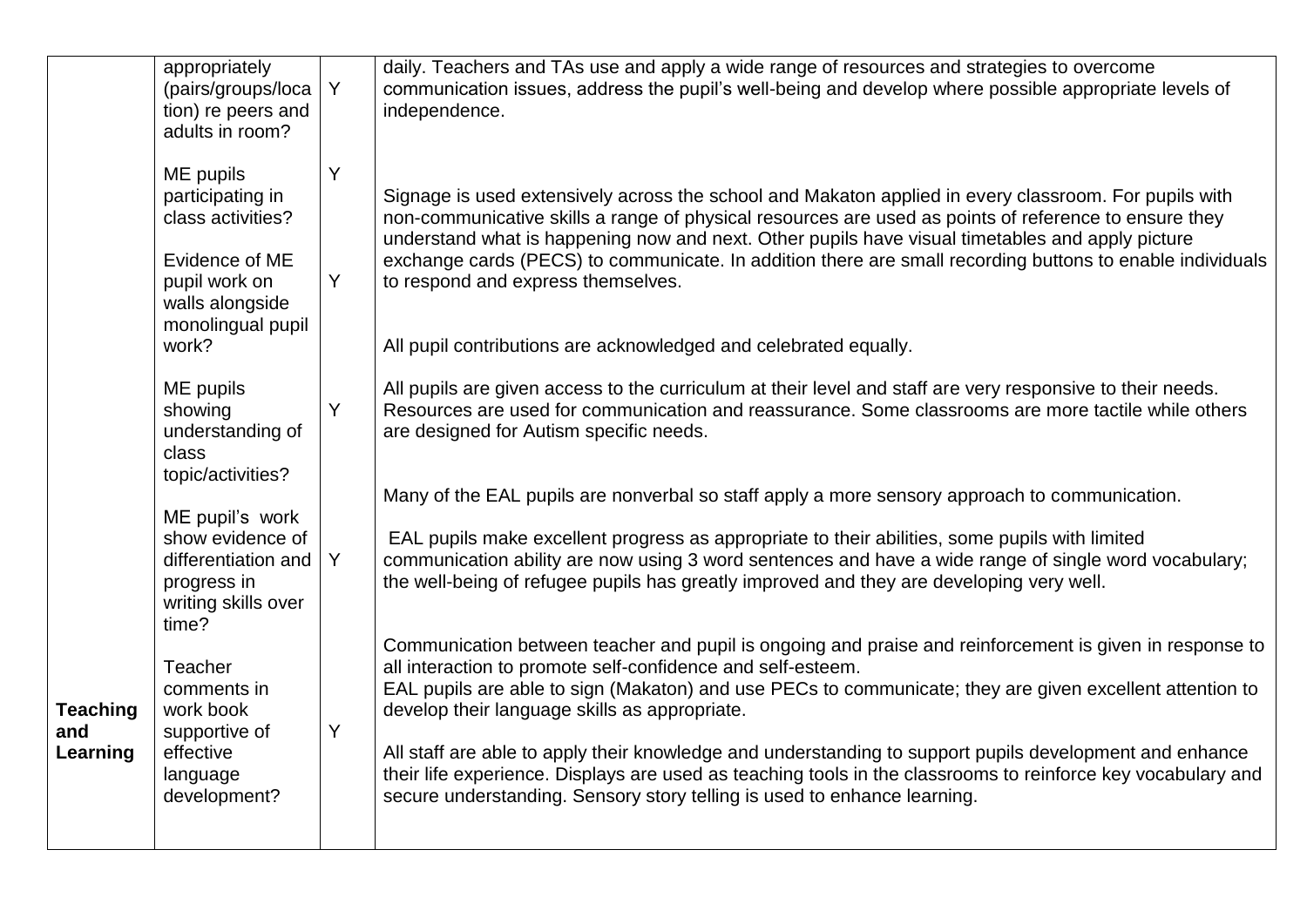| TA support<br>effective for ME                                                                             |   | Assemblies cover a wide range of topics and offer opportunities for the school community to share and<br>celebrate their experiences.                                                                                                                                                                                                                                                                                                                                                                                                |
|------------------------------------------------------------------------------------------------------------|---|--------------------------------------------------------------------------------------------------------------------------------------------------------------------------------------------------------------------------------------------------------------------------------------------------------------------------------------------------------------------------------------------------------------------------------------------------------------------------------------------------------------------------------------|
| pupils in lesson?                                                                                          | Y |                                                                                                                                                                                                                                                                                                                                                                                                                                                                                                                                      |
| Teacher employs<br>strategies                                                                              |   | Each Friday there is a bakery which is open to parents / carers and individuals from the local community for<br>them to buy cakes and this is well attended.                                                                                                                                                                                                                                                                                                                                                                         |
| supportive of ME<br>pupils in lesson?                                                                      | Y | Termly coffee mornings also offer opportunities to share with the schools wider community                                                                                                                                                                                                                                                                                                                                                                                                                                            |
|                                                                                                            |   | Celebration events are often shared in the local church and very well attended by parents / carers and the<br>local community.                                                                                                                                                                                                                                                                                                                                                                                                       |
| Evidence of                                                                                                |   |                                                                                                                                                                                                                                                                                                                                                                                                                                                                                                                                      |
| resource<br>/strategy<br>differentiation to<br>support ME<br>language<br>development in<br>the curriculum? | Y | Communication between parents / carers of EAL pupils can be difficult especially as some are not fluent in<br>their own language. The school have developed their own home / school communication books using<br>symbols rather than text to show what the child had been doing. School letters are translated in to home<br>languages and adapted as necessary to assist clarity. Rania Elkady the EAL / GRT bilingual ATA is used<br>to assist in home school communication for the Syrian families and clarify any points needed. |
| ME pupils<br>demonstrate<br>confidence and                                                                 | Y | Pupils from across the school demonstrate confidence in their interactions, they are provided with every<br>opportunity to engage with the curriculum at their level and given the appropriate differentiation in order to<br>achieve this.                                                                                                                                                                                                                                                                                          |
| understanding<br>throughout                                                                                |   | Older 6 <sup>th</sup> form pupils are provided with opportunities to learn life skills; there is a fully equipped kitchen with<br>visual labels and signage to enable them to develop their independence.                                                                                                                                                                                                                                                                                                                            |
| lesson?                                                                                                    |   | There is a 6 <sup>th</sup> form B tech group, targets are clearly displayed and a recognised reward system in place.<br>There is a whole school council where pupils can make suggestions and discuss matters that are important<br>to them; they have recently introduced a crystal reward system through this approach.                                                                                                                                                                                                            |
|                                                                                                            |   | There are supported internship opportunities for some pupils which have proved to be very successful.                                                                                                                                                                                                                                                                                                                                                                                                                                |
| Teachers apply<br>differentiation to                                                                       |   | Every class goes on a weekly trip to provide opportunity to experience the wider world; some attend horse<br>riding sessions.                                                                                                                                                                                                                                                                                                                                                                                                        |
| first level quality<br>teaching                                                                            | Y | There are lunch time football groups and a sing and sign choir which the pupils enjoy attending.                                                                                                                                                                                                                                                                                                                                                                                                                                     |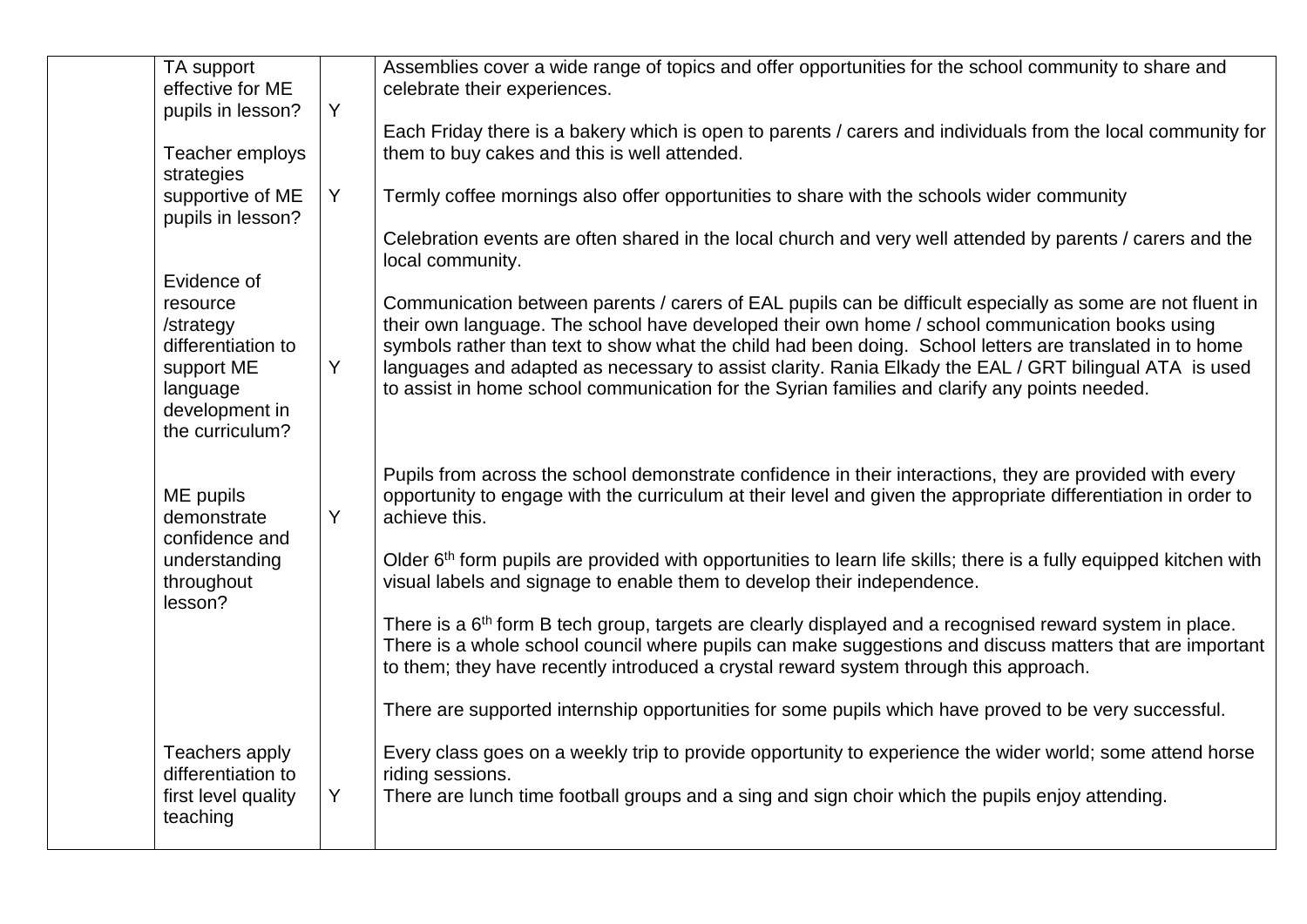|                                           |                                                                           | The school is very active in the local community and pupils produce a calendar for resale in order to raise<br>funds for the school. There are many joint community fundraising events and the school has good local<br>sponsors which assist them in the development of the school.<br>The school is currently going through the accreditation process to become a School of Sanctuary and<br>having looked through the evidence file, I think they are very well placed indeed to attain this title. The work<br>that the school does is exemplary and their commitment to diversity and inclusion for all is without question. |
|-------------------------------------------|---------------------------------------------------------------------------|-----------------------------------------------------------------------------------------------------------------------------------------------------------------------------------------------------------------------------------------------------------------------------------------------------------------------------------------------------------------------------------------------------------------------------------------------------------------------------------------------------------------------------------------------------------------------------------------------------------------------------------|
| <b>School</b><br><b>Website</b>           | Accessible<br>information<br>Visual information<br>Translation<br>options | The school is very active in their social media and submit at least 2 items daily to this forum; this is a very<br>active forum and provides daily contact for all stakeholders. EAL parents and carers will find his particularly<br>useful to keep in touch with what their child is doing at school<br>The website is very informative and provides information for all stakeholders. There are images, latest                                                                                                                                                                                                                 |
|                                           |                                                                           | developments and parent information areas                                                                                                                                                                                                                                                                                                                                                                                                                                                                                                                                                                                         |
|                                           | Policies reflect<br>the diversity of<br>the school (local<br>area)        | A wide range of policies and information is available to view and provide information for all stakeholders.<br>Within the Equality Policy a clear statement defines the school's perspective:                                                                                                                                                                                                                                                                                                                                                                                                                                     |
| <b>Policies</b><br>and<br><b>Practice</b> | Policies direct<br>staff and provide<br>appropriate levels<br>of guidance | "Equal opportunities lie at the heart of all that we do at Springwater School. We are committed to<br>ensuring that every member of the school community, whatever their position, race, gender,<br>disability or religion is given the same chance as any other to access the services and support of the<br>school"                                                                                                                                                                                                                                                                                                             |
|                                           | Accessibility of<br>policies for<br>stakeholders                          | Guidance is provided for all stakeholders<br>I could not find a translation option on the website, so it is important to ensure this is available.                                                                                                                                                                                                                                                                                                                                                                                                                                                                                |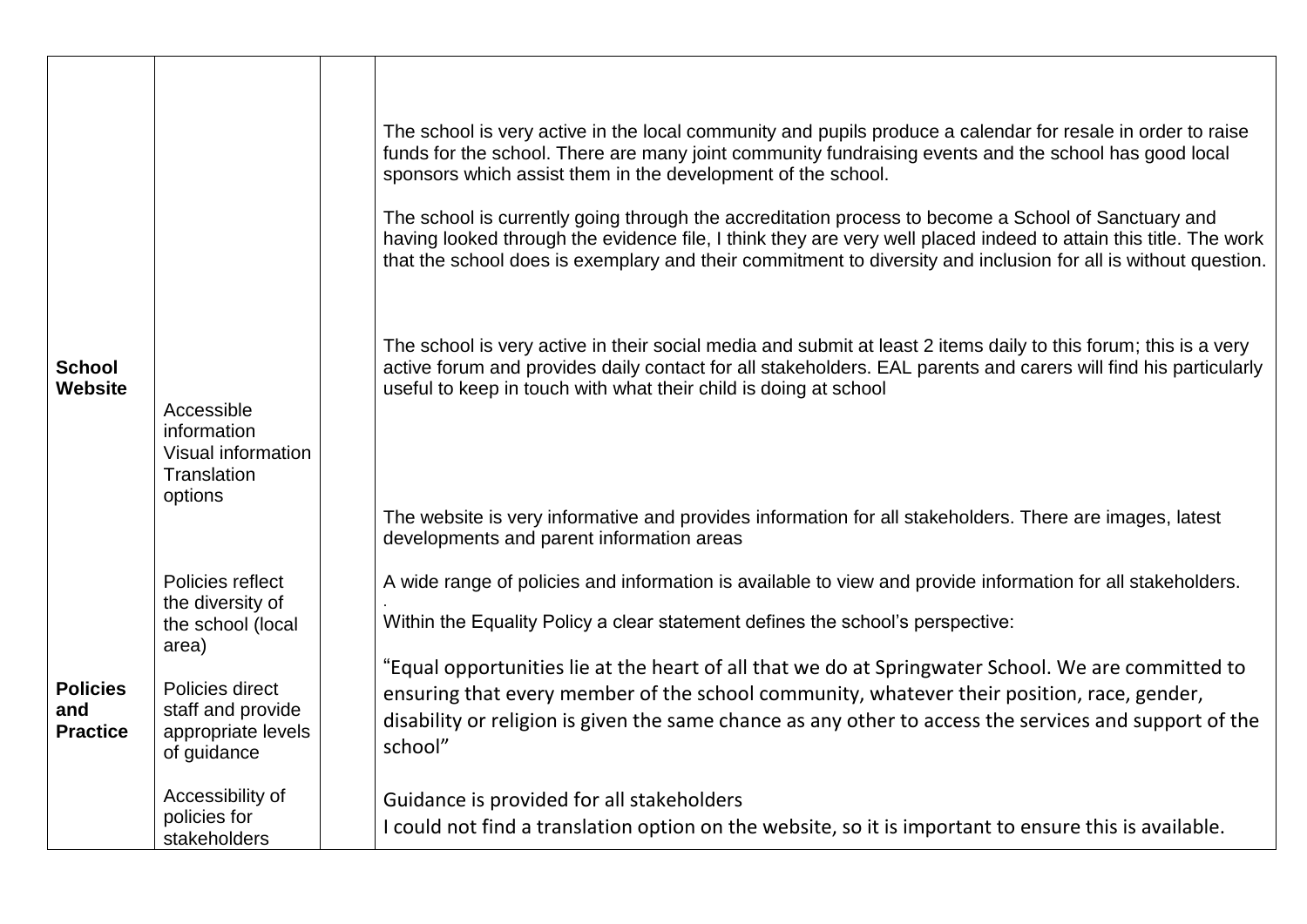#### MEA EAL Health Check – Suggested Areas of Development

| Area of Development (3)                                                                                                                                                                                                                                                                                              | Why this is necessary                                                                                                                                                                                                                                                                                                                                                                                                                                         | Action to be taken                                                                                                                                                                                                                                                                     | <b>Expected Impact</b>                                                                                                                                                                                                             |  |  |
|----------------------------------------------------------------------------------------------------------------------------------------------------------------------------------------------------------------------------------------------------------------------------------------------------------------------|---------------------------------------------------------------------------------------------------------------------------------------------------------------------------------------------------------------------------------------------------------------------------------------------------------------------------------------------------------------------------------------------------------------------------------------------------------------|----------------------------------------------------------------------------------------------------------------------------------------------------------------------------------------------------------------------------------------------------------------------------------------|------------------------------------------------------------------------------------------------------------------------------------------------------------------------------------------------------------------------------------|--|--|
| Ensure that there are<br>translation options available<br>on the school website                                                                                                                                                                                                                                      | Some stakeholders will not<br>understand English                                                                                                                                                                                                                                                                                                                                                                                                              | Locate the translation options on the site<br>and ensure they are active<br>New parents especially EAL should be shown<br>the website and taught how to locate the<br>information within                                                                                               | EAL Parents / carers will have the<br>option of looking at the information in<br>their own language over time                                                                                                                      |  |  |
| Continue to provide training<br>opportunities for<br>mainstream schools and<br>engage with HE institutions<br>and SCIT alliances to share<br>your skills and experience to<br>a greater degree; Initial<br><b>Teacher Training Students</b><br>through the alliance routes<br>as well as the<br>undergraduate routes | You have excellent practice especially<br>in elements of language and<br>communication, your approaches and<br>practice would benefit other<br>(mainstream) practitioners and help<br>them appreciate the stages of<br>understanding and development<br>pupils need to experience<br>You are able to offer detailed insight<br>in to provision for communication &<br>language, autism and the use of<br>resources to promote engagement<br>and understanding | Discuss possibilities of providing placement<br>opportunities for SCIT students<br>Provide experiential information days as an<br>option for students on SCIT PGCE routes<br>Promote your skill set across the wider<br>educational sector, especially for<br>mainstream practitioners | Good practice and approaches will be<br>shared across a wider audience<br>Student teachers and practitioners can<br>develop their appreciation of how<br>children learn and how they can<br>support the small steps of development |  |  |
| Consider initial "welcome"<br>displays in the Reception<br>Area                                                                                                                                                                                                                                                      | This would give an immediate and<br>clear insight in to the ethos of the<br>school for all visitors                                                                                                                                                                                                                                                                                                                                                           | Reflect the inclusive ethos of the school<br>Reflect the diversity of the school<br>community<br>This will enhance the information that is<br>available through other forums and within<br>the school                                                                                  | Visitors will have an immediate focus<br>which displays the diversity and<br>inclusion across the school                                                                                                                           |  |  |